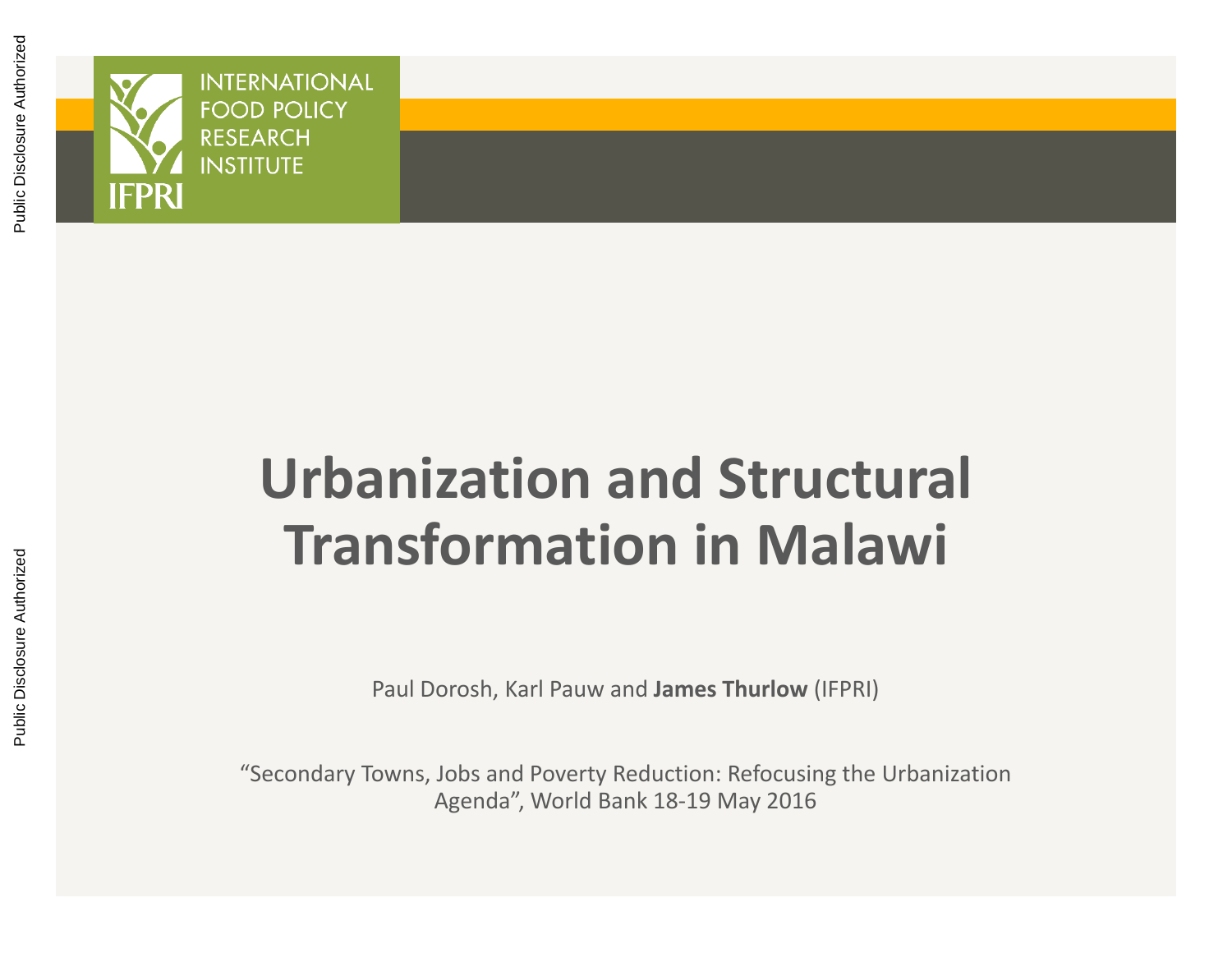### Urbanization: A Threat to Development?

- **Malawi's National Development Plans**
- "The long-term goal is to develop rural growth centers… and reduce rural ‐ urban migration."
- • Population policies are aimed at "addressing the vulnerabilities caused by… migration and rapid urbanization…"

#### **Urbanization Rates in Sub‐Saharan Africa, 2014**



Source: WDI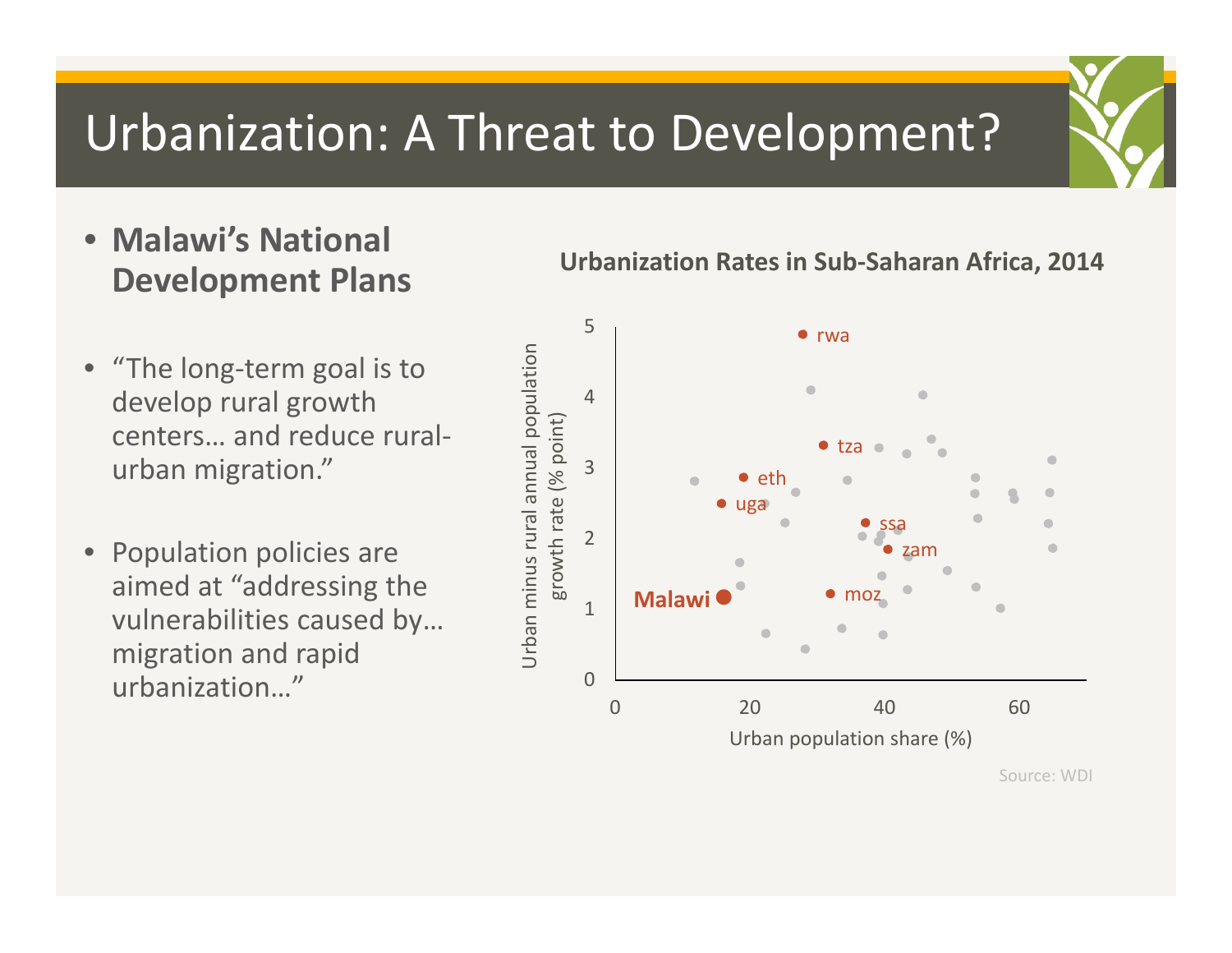### Questions



- 1. What role do urban centers play in Malawi's national growth and development process?
- 2. What would be the economic implications of accelerated urbanization?
- 3. What are the trade‐offs from investing in secondary towns versus cities?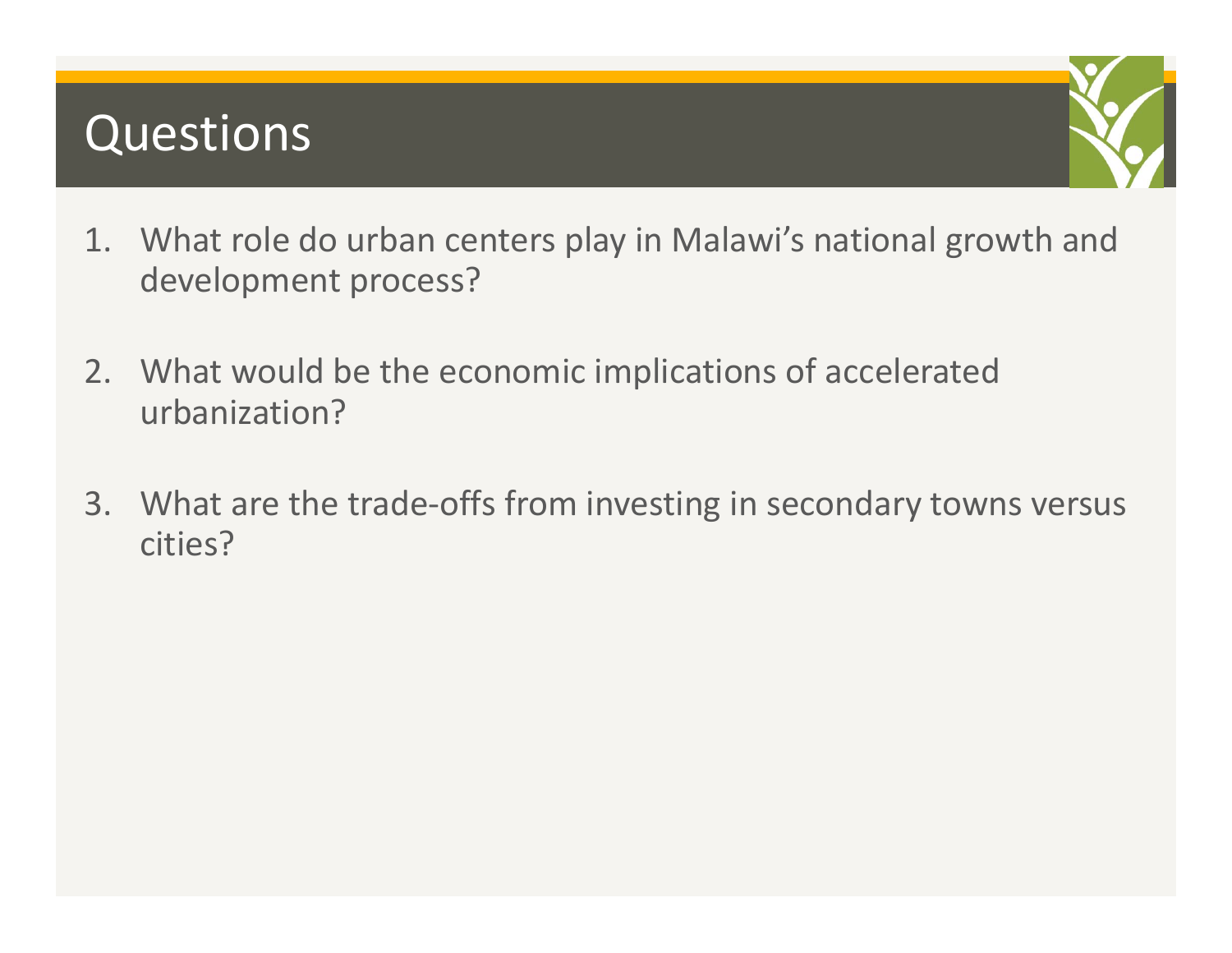## Past Urbanization, Growth and Poverty

### **Characteristics of the ongoing development process:**

- Faster growth in non‐ agricultural sectors
- Shift in employment out of agriculture
- Slow pace of urbanization
- Urban poverty reduction has stalled

| Jobs                                |                  | <b>GDP</b> | Employ. | GDP/w   |
|-------------------------------------|------------------|------------|---------|---------|
| m                                   | <b>Total GDP</b> | 3.9%       | 1.5%    | 2.4%    |
| $-2013$<br>and<br>8<br>rowth<br>199 | Agriculture      | 3.0%       | $-0.3%$ | 3.3%    |
|                                     | Industry         | 5.4%       | 5.2%    | 0.3%    |
| $\overline{C}$                      | <b>Services</b>  | 4.0%       | 7.7%    | $-3.7%$ |

|                                               |                 | 1998  | 2008   | Growth |
|-----------------------------------------------|-----------------|-------|--------|--------|
| ulation<br>2008                               | <b>National</b> | 9,934 | 13,077 | 2.8%   |
| 98<br>$\overline{\mathbf{Q}}$<br>$\mathbf{a}$ | Urban           | 1,418 | 2,044  | 3.7%   |
|                                               | Urban share     | 14.4% | 15.6%  |        |

| rates<br>013<br>$\bar{\bf N}$<br>N<br>ye<br>199 |                 | 1997<br>2004 |       | 2013  |
|-------------------------------------------------|-----------------|--------------|-------|-------|
|                                                 | <b>National</b> | 65.3%        | 52.4% | 38.7% |
|                                                 | Urban           | 54.9%        | 25.4% | 26.2% |
|                                                 | <b>Rural</b>    | 66.5%        | 55.9% | 44.7% |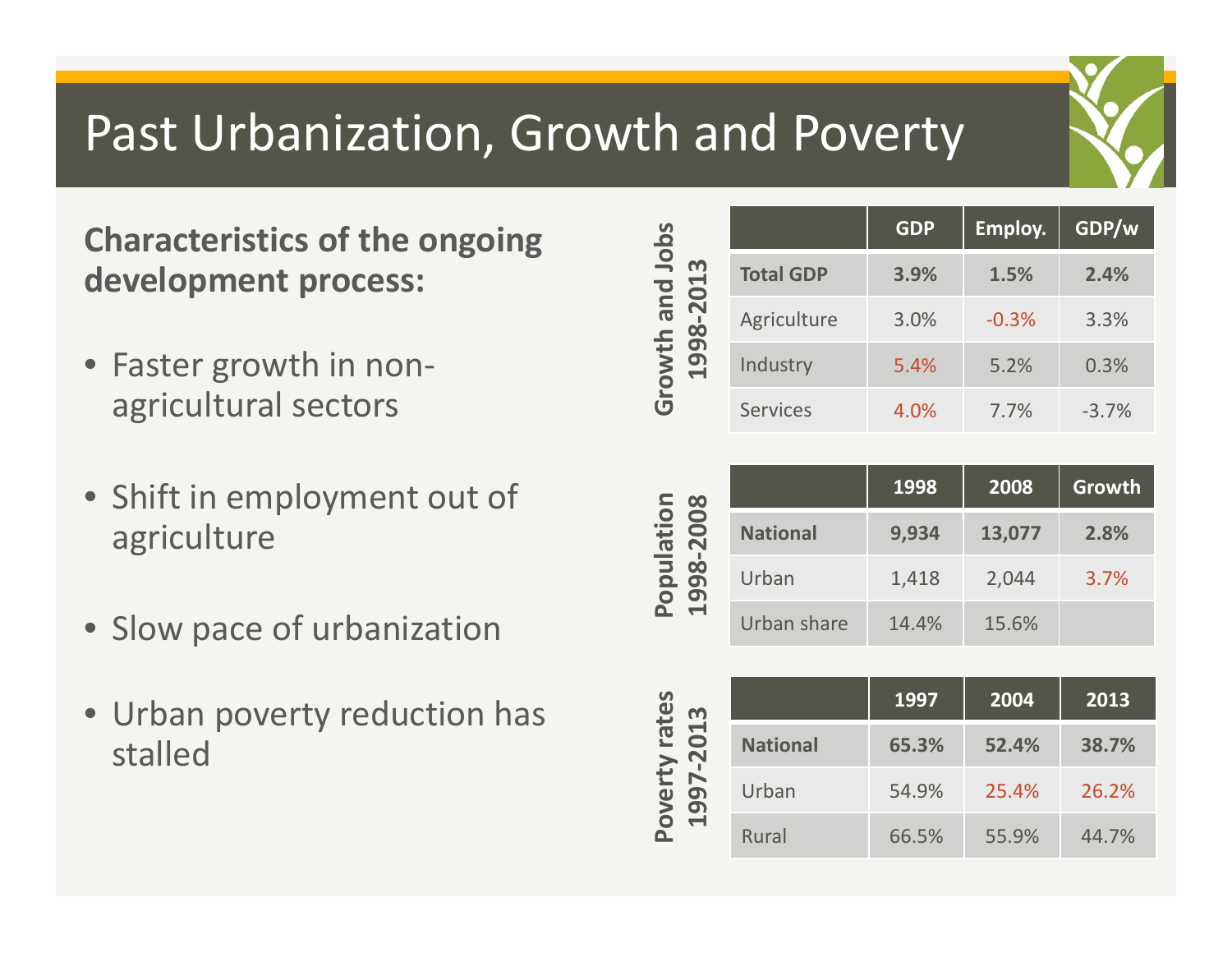### Past Structural Change

- GDP per worker grew at 2.4% per year
	- $\bullet$ Mainly due to people leaving low productivity agriculture
	- Slow urbanization means that most new non‐farm jobs were in rural areas



#### **Positive structural change in Malawi, 1998‐2013**

Change in employment share (%‐point)

\* Deviation in log value‐added per worker relative to economy‐wide average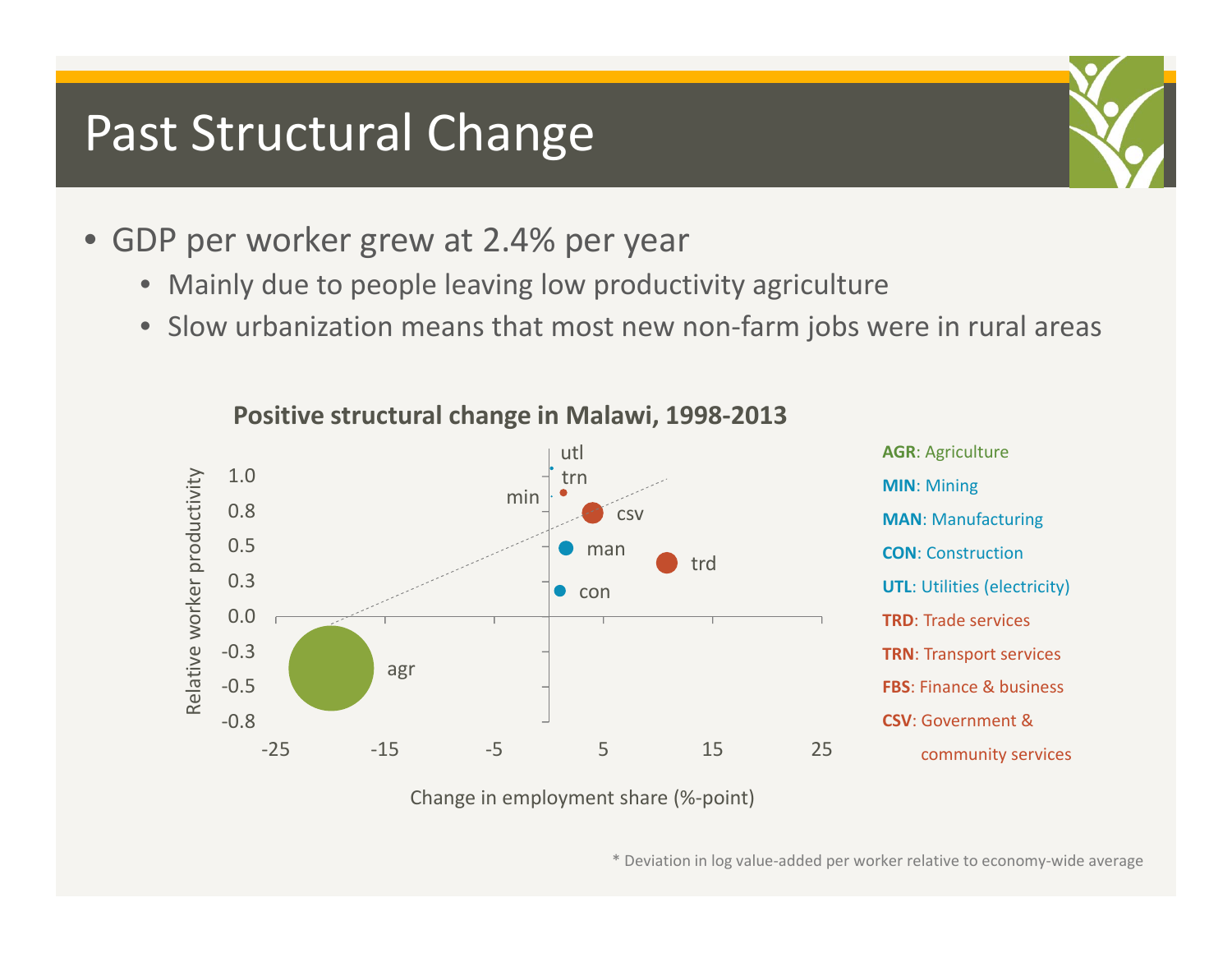### Urban Hierarchy

- Secondary towns contain about <sup>a</sup> quarter of the urban population, but are growing slightly faster than cities
- "Urban" is defined by function (there are also large "rural" towns)

**Size distribution of urban centers, 2008**



#### **Population growth, 1998‐2008**

|                 | <b>Annual</b> |
|-----------------|---------------|
| <b>National</b> | 2.8%          |
| Urban           | 3.7%          |
| Primary         | 3.6%          |
| Secondary       | 4.2%          |
| Other           | 3.6%          |
| Rural           | 2.6%          |

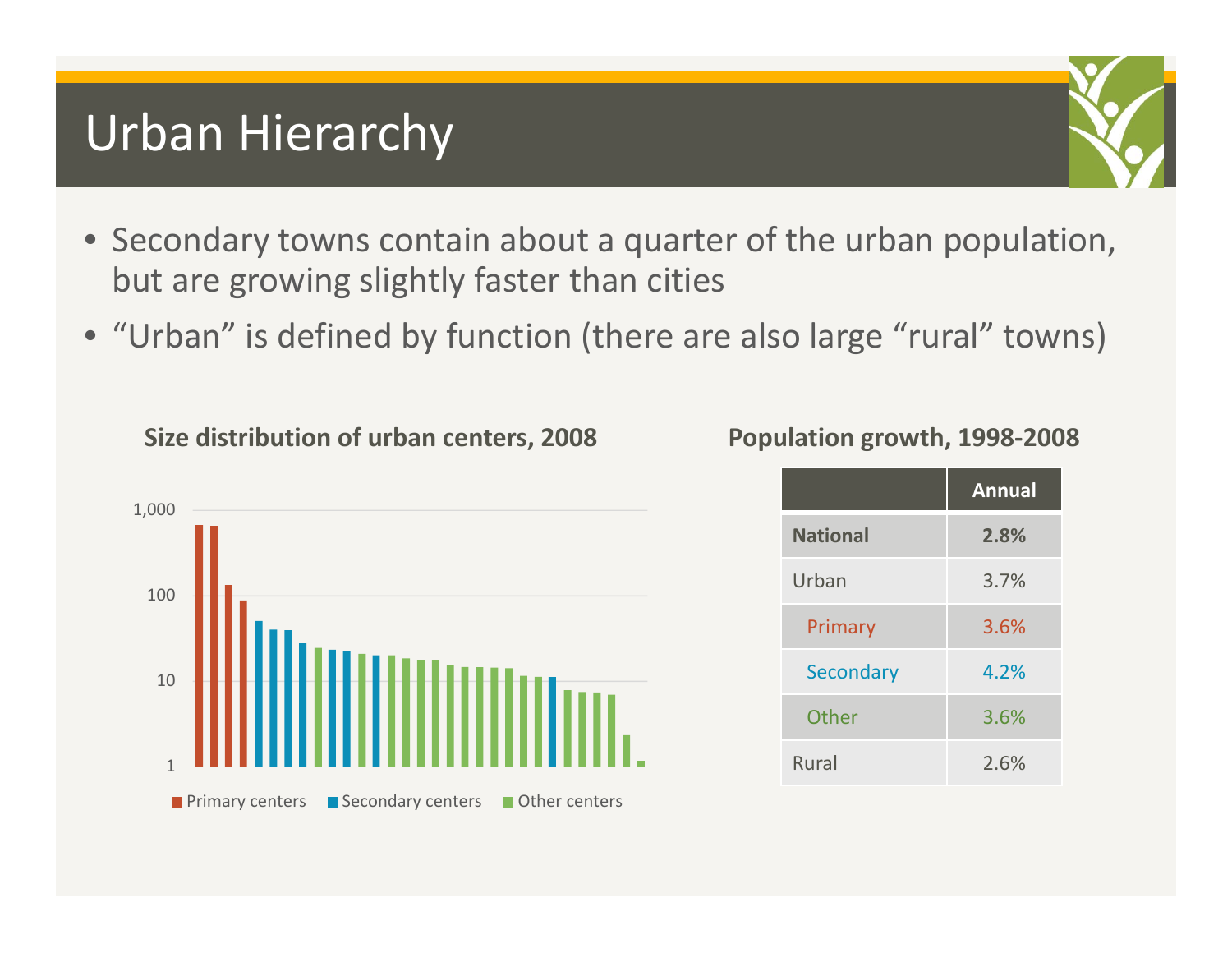### Rural‐Urban Economies (1)



- Disaggregate national accounts across Cities, Towns and Rural Areas
	- Mainly using labor incomes, non‐farm enterprise earnings, farm revenues and consumption from 2010/11 Integrated Household Survey (IHS3)
	- Supplemented by Economic Survey and district agricultural data

|                               | <b>Rural</b> | <b>Towns</b> | <b>Cities</b> | <b>Malawi</b> |
|-------------------------------|--------------|--------------|---------------|---------------|
| <b>Population (mil.)</b>      | 11.9         | 0.4          | 1.8           | 14.1          |
| Share $(\%)$                  | 84.6%        | 2.7%         | 12.7%         | 100%          |
| <b>Poor population (mil.)</b> | 5.4          | 0.1          | 0.2           | 5.6           |
| Share (%)                     | 95.8%        | 1.2%         | 3.0%          | 100%          |
| Consumption per capita (\$)   | 341          | 940          | 1,136         | 458           |
| Poverty rate (%)              | 45.3%        | 18.4%        | 9.4%          | 40%           |

#### **Regional population and poverty, 2010**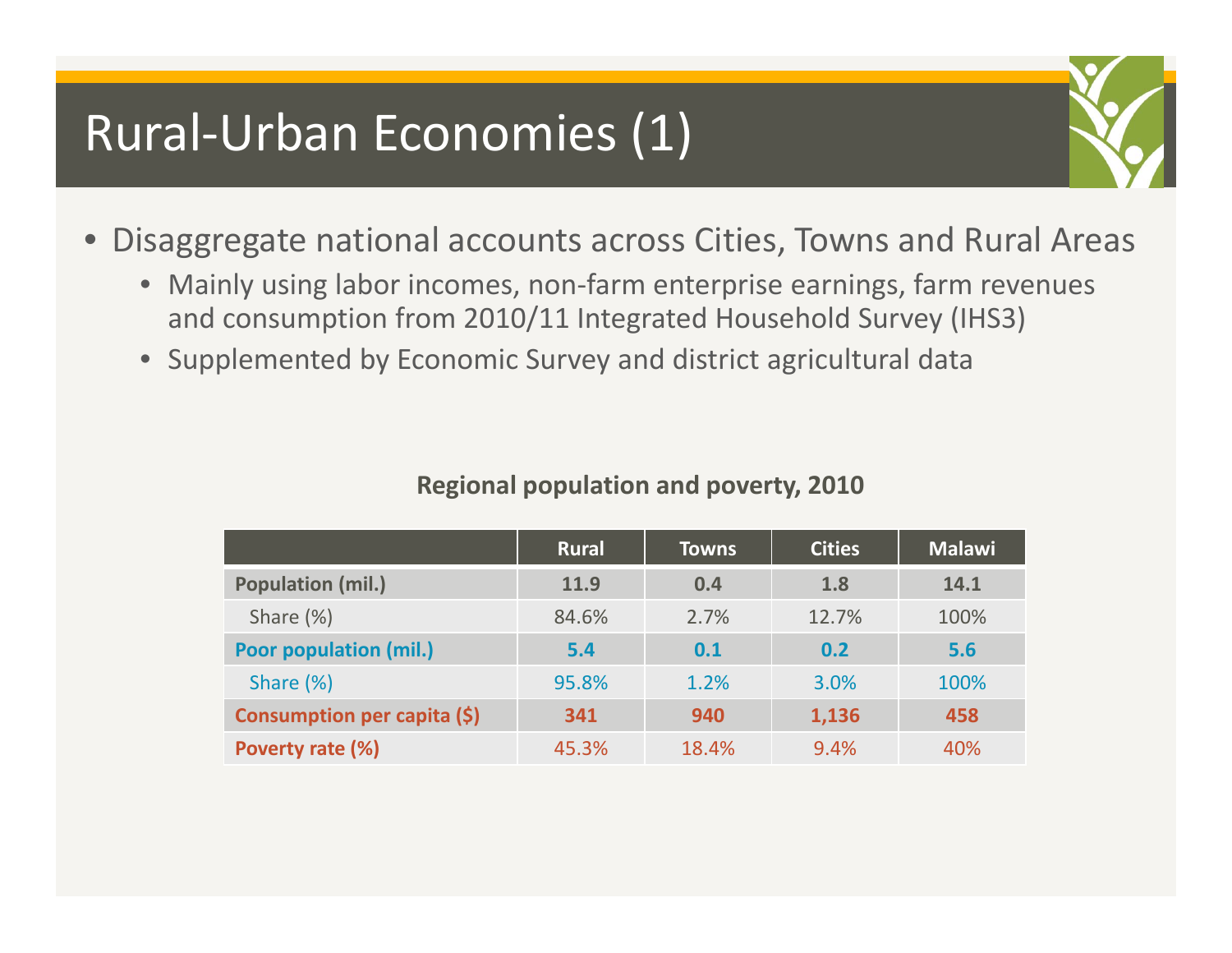### Rural‐Urban Economies (2)



#### **Regional GDP shares, 2010 (%)**

|                                | <b>Rural</b> | <b>Towns</b> | <b>Cities</b> | <b>Malawi</b> |
|--------------------------------|--------------|--------------|---------------|---------------|
| <b>Total GDP shares (%)</b>    | 100          | 100          | <b>100</b>    | 100           |
| Agriculture                    | 49.2         | 9.5          | 4.5           | 32.3          |
| Industry                       | 15.5         | 20.0         | 17.7          | 16.5          |
| <b>Services</b>                | 35.3         | 70.5         | 77.8          | 51.2          |
| <b>Regional GDP shares (%)</b> | 61.6         | 5.9          | 32.5          | 100           |
| Agriculture                    | 93.8         | 1.7          | 4.5           | 100           |
| Industry                       | 57.9         | 7.2          | 34.9          | 100           |
| <b>Services</b>                | 42.5         | 8.1          | 49.4          | 100           |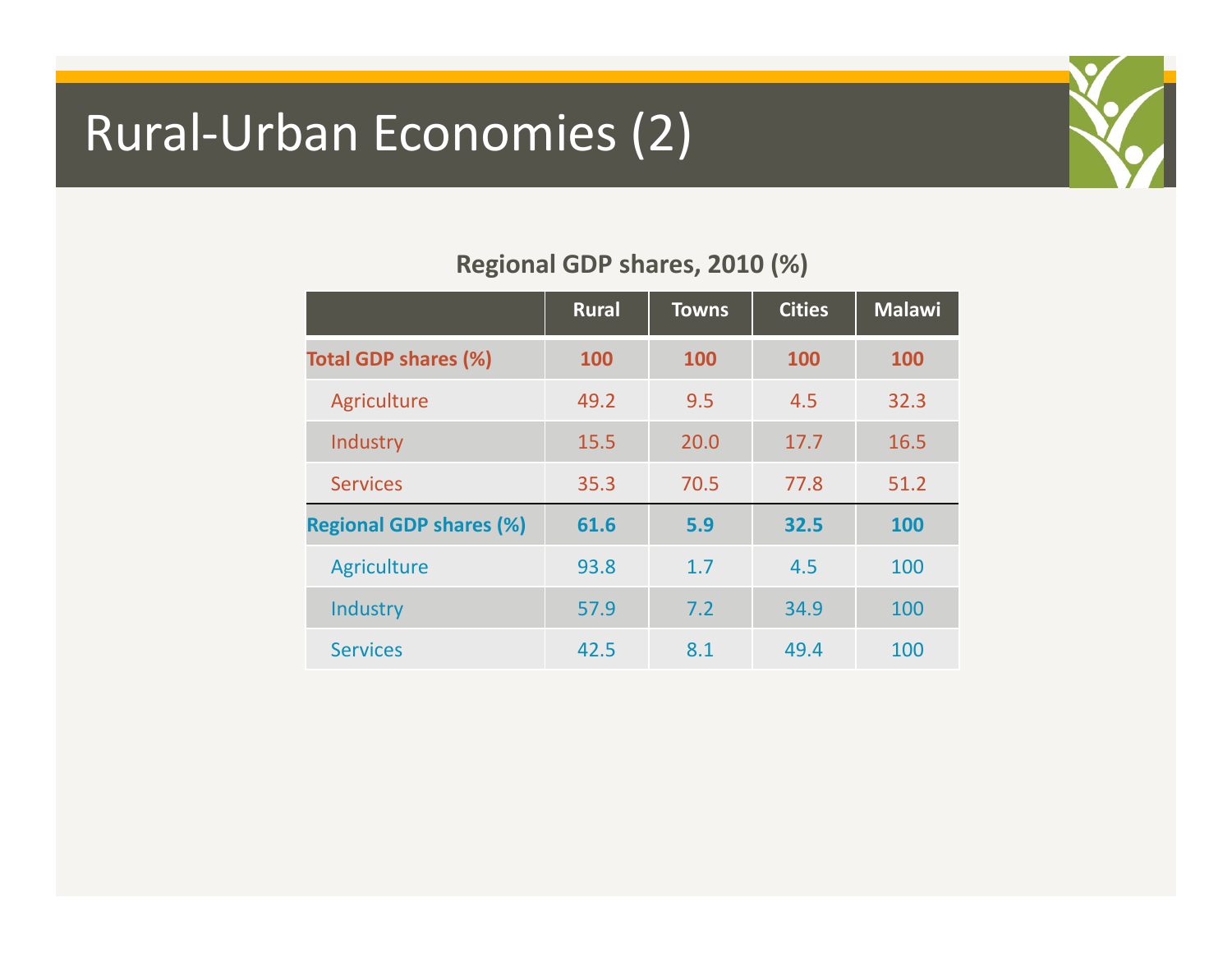### Rural‐Urban Economies (3)



#### **Regional private consumption spending, 2010 (%)**

|                               | <b>Rural</b> | <b>Towns</b> | <b>Cities</b> | <b>Malawi</b> |
|-------------------------------|--------------|--------------|---------------|---------------|
| <b>Consumption shares (%)</b> | 100          | 100          | 100           | 100           |
| Agriculture                   | 49.3         | 28.7         | 22.1          | 39.6          |
| <b>Processed foods</b>        | 14.3         | 13.7         | 12.8          | 13.8          |
| Industrial goods              | 9.2          | 18.8         | 12.9          | 10.9          |
| <b>Services</b>               | 27.3         | 38.8         | 52.1          | 35.7          |
| <b>Regional shares (%)</b>    | 63.0         | 5.5          | 31.5          | 100           |
| Agriculture                   | 78.4         | 4.0          | 17.6          | 100           |
| <b>Processed foods</b>        | 65.2         | 5.5          | 29.3          | 100           |
| Industrial goods              | 53.1         | 9.5          | 37.4          | 100           |
| <b>Services</b>               | 48.1         | 6.0          | 45.9          | 100           |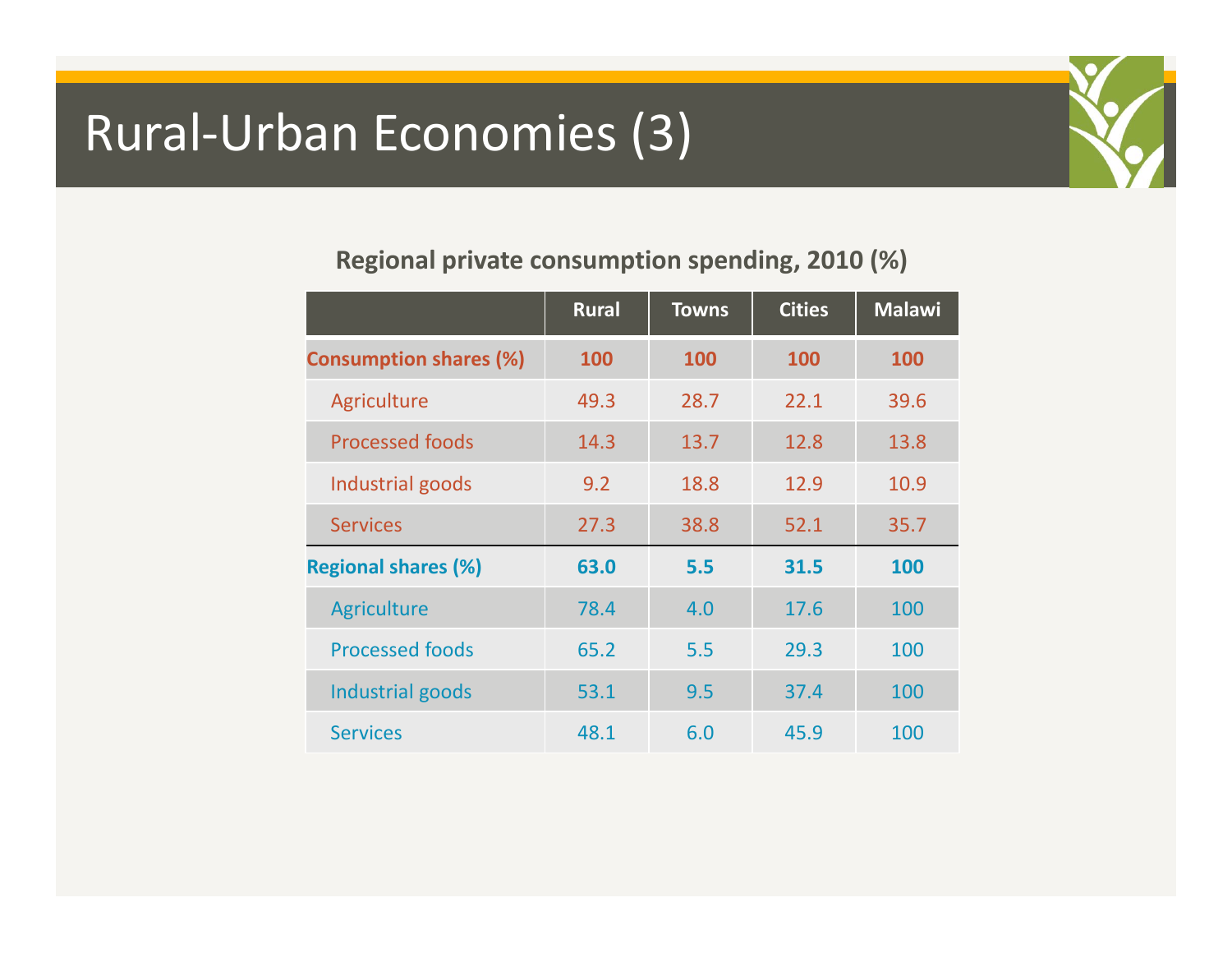### Modeling Linkages and Trade‐Offs

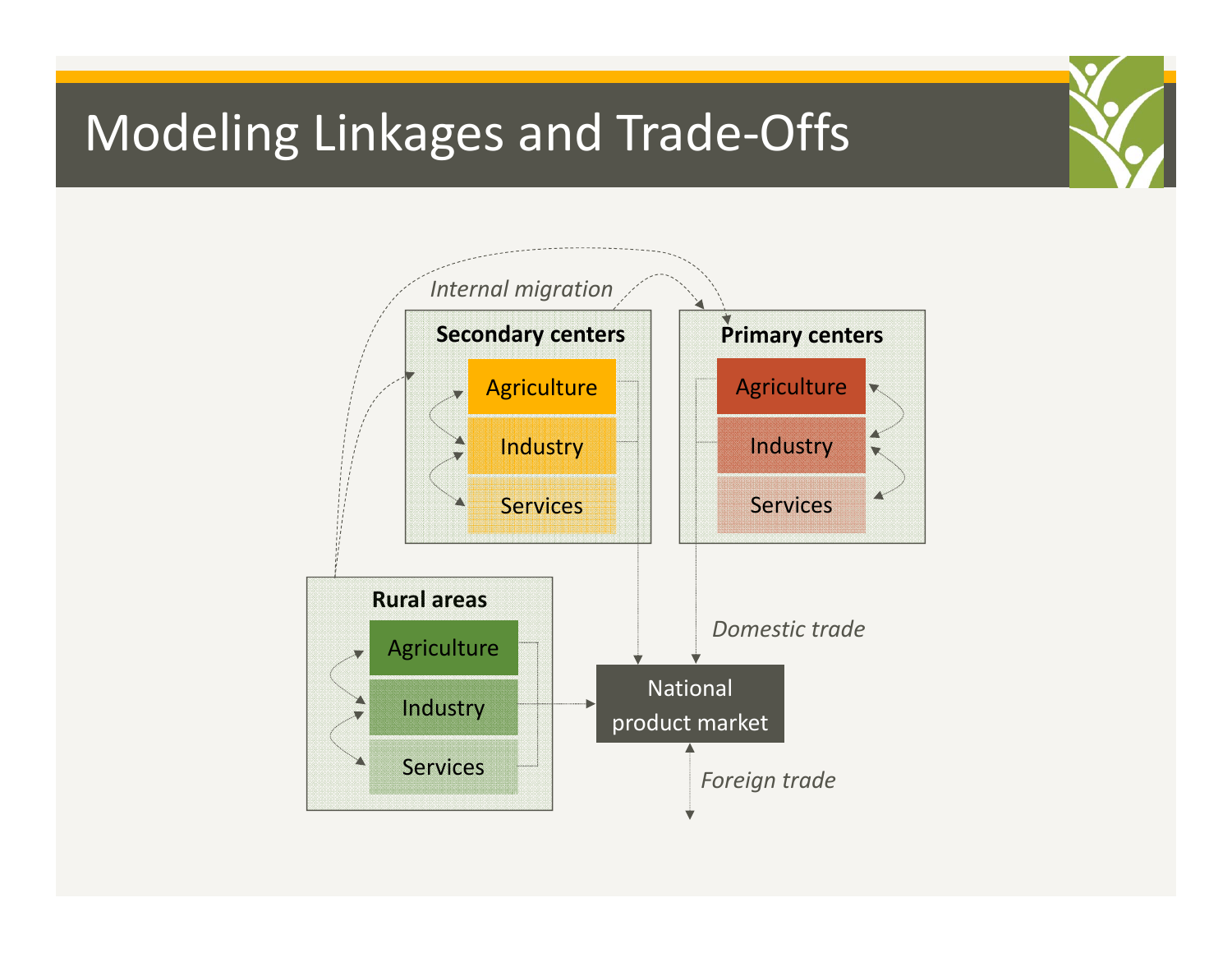### Economy‐Wide Model

- Social Accounting Matrix (SAM)
	- 2010 base year
	- 58 sectors disaggregated across cities, towns and rural areas
	- Products traded in national markets
	- 15 household groups (regional per capita expenditure quintiles)
- Recursive dynamic model run over the period, 2010‐2030
- Four simulations
	- 1. Baseline scenario (business‐as‐usual)
	- 2. Faster urbanization (to both cities and towns)
	- 3. Increased urban investment (reduced agricultural investment)
	- 4. Urban taxes pay for urban investments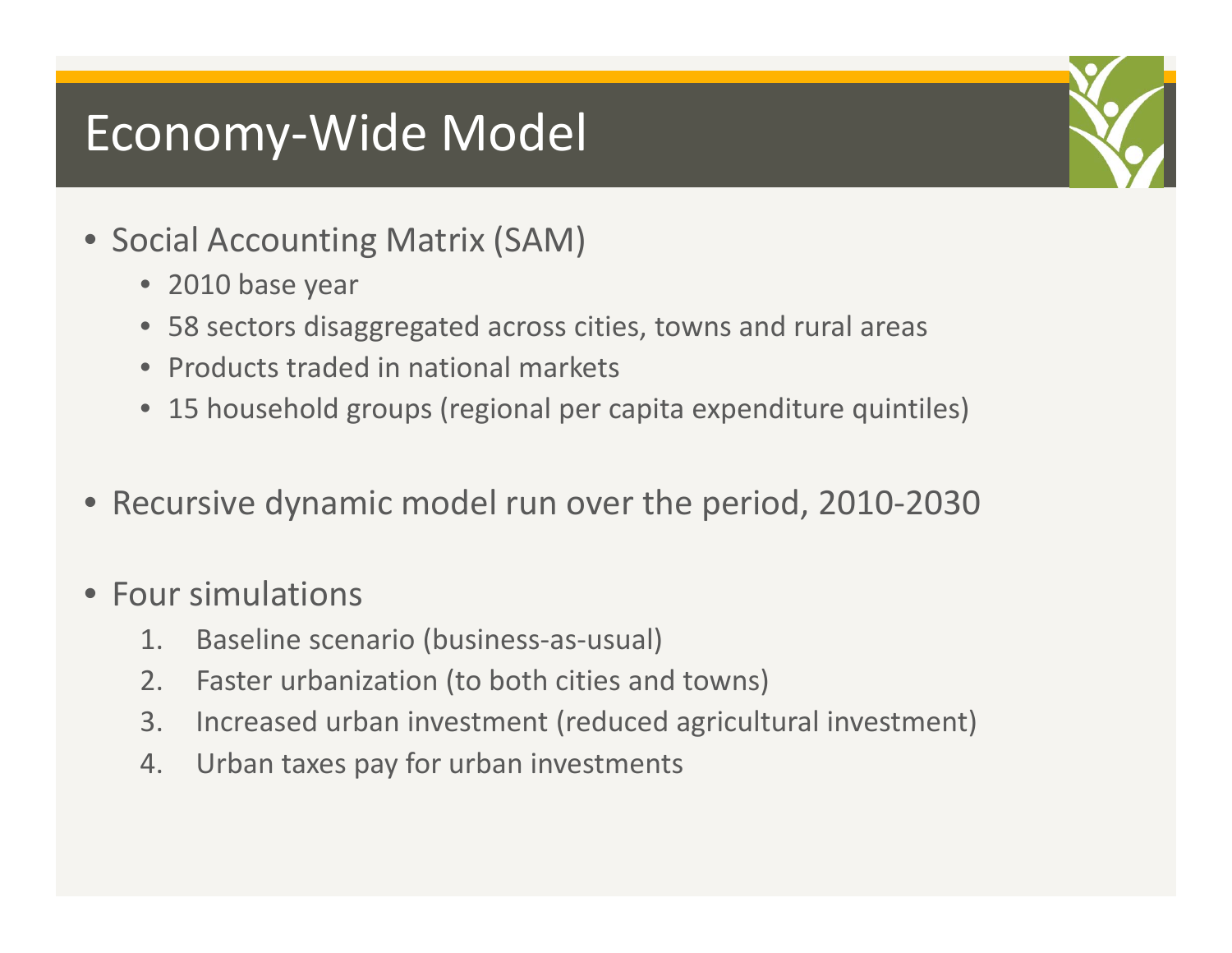### Baseline Scenario

- - Factor supply: Labor 1.5%; Land 0.5%; Capital 6%
	- TFP: Agric./Serv. 0.5%; Industry 2% Towns/Cities +0.3/+0.5%
- Annual urban migration flow = 10,500 (about 1% of urban workforce)
- Leads to faster population and economic growth in cities and towns
- Modest per capita welfare gains for poor households

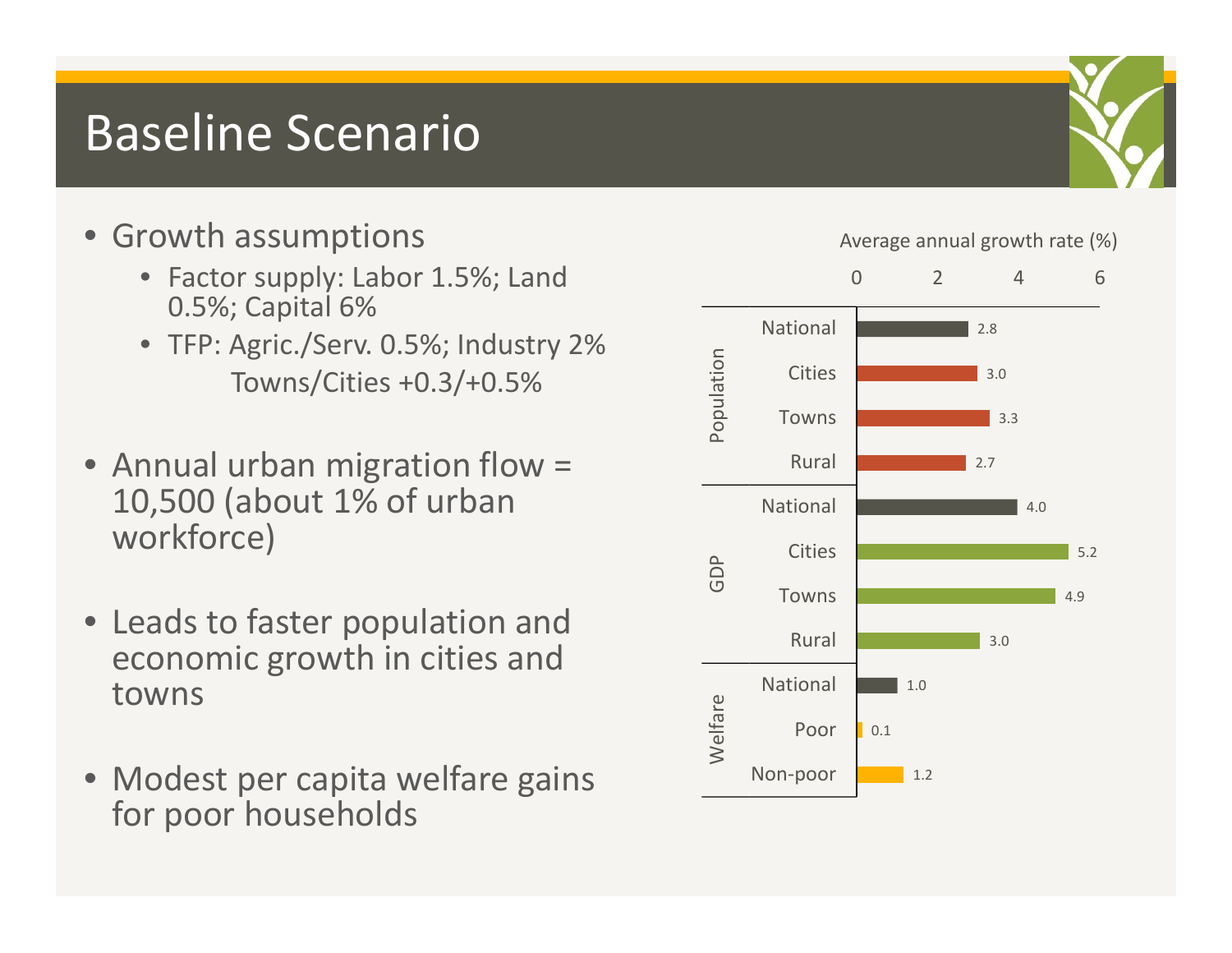### Urbanization Scenario

- Urban population share:
	- •Baseline: 15.4% to 16.2%
	- Now: 15.4% to 21.2%
- Urban GDP growth rises
	- Agriculture also benefits from production/consumption linkages
	- BUT rural GDP still falls
- Welfare rises for poor and non‐ poor households
	- BUT inflow of migrants reduces poor urban households' welfare

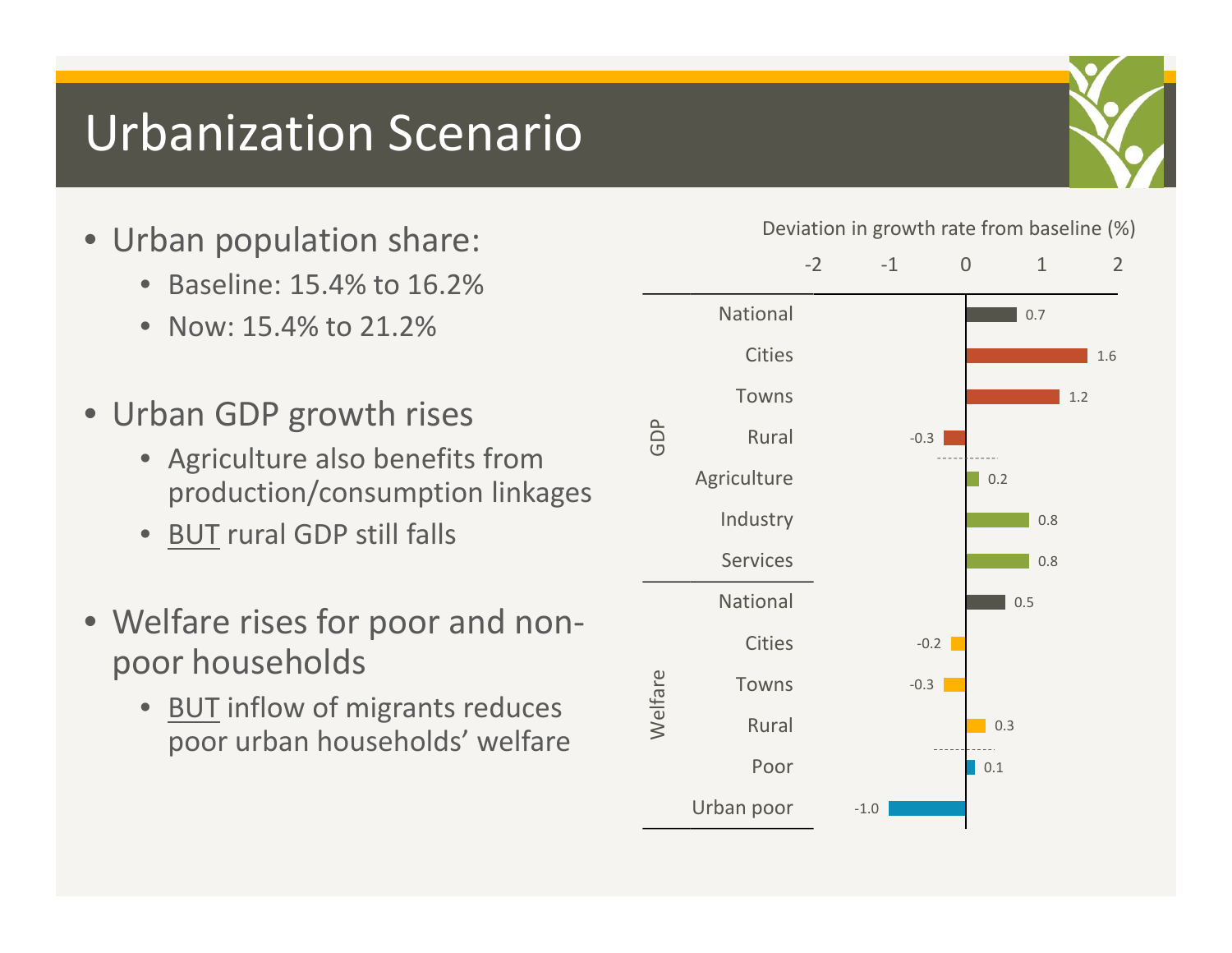### Urban Investment Scenario

- Increase urban public capital
	- •BUT reduce rural investment
	- Assume agriculture has <sup>a</sup> TFP‐ spending elasticity of 0.15
- Urban GDP gain increases
	- BUT agricultural GDP gain falls
- Poor urban household welfare declines even more
	- $\bullet$  Rising real food prices more than offsets the capital investments

#### Deviation in growth rate from baseline (%)

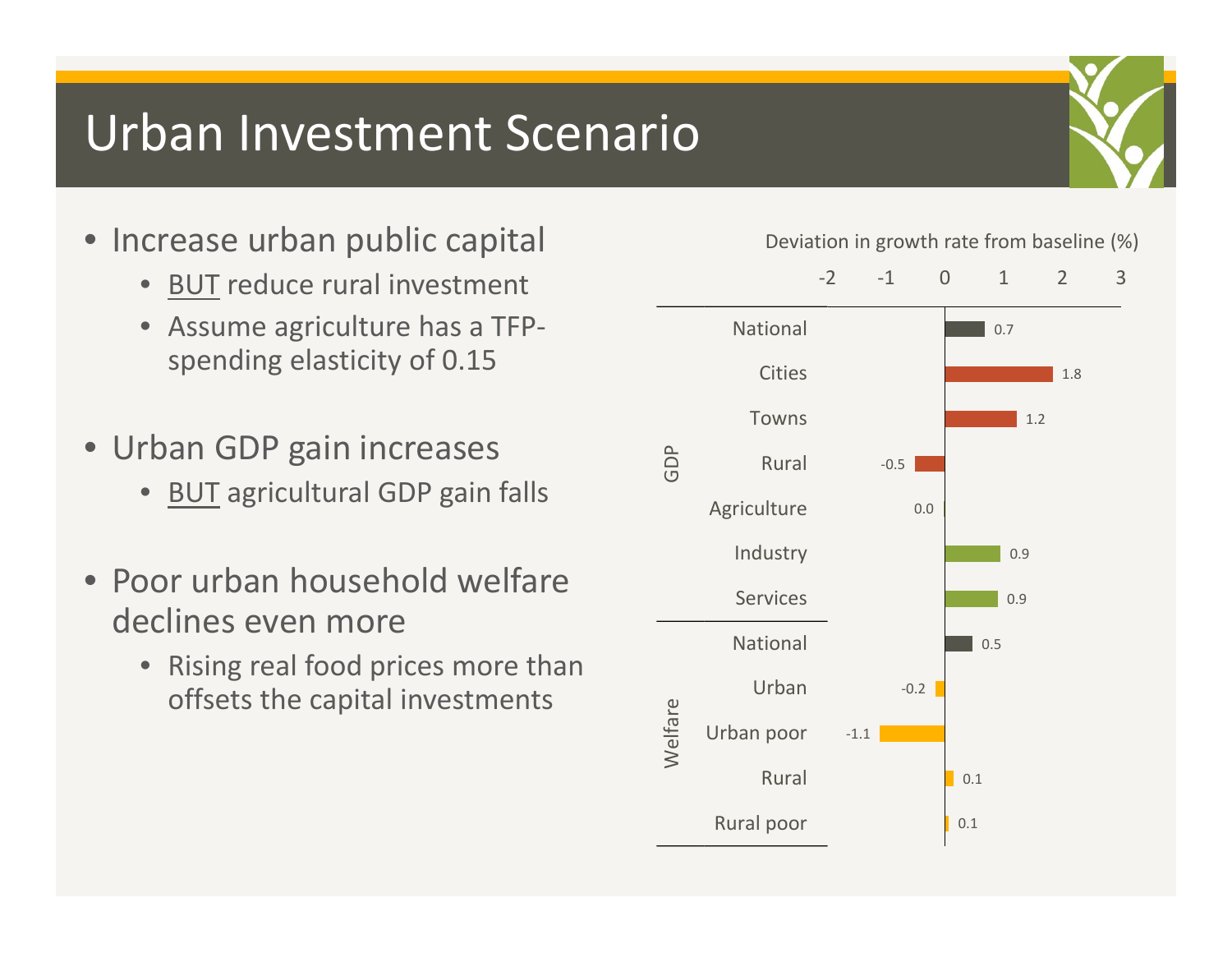### Cities vs. Towns

- Trade‐off between growth and poverty outcomes
	- Town's share of GDP gain (19%) is less than its share of population gain (25%)
	- BUT town's share of poor households' welfare gain (29%) is larger than population gain
- Mechanisms:
	- Town labor demand better matches with migrant's lower education
	- Stronger agriculture and rural backward and forward linkages

|                                        | <b>Change in</b><br>outcome<br>(%-point) | <b>Change in</b><br>outcome<br>from<br>towns $(\%)$ |
|----------------------------------------|------------------------------------------|-----------------------------------------------------|
| Urban pop. share                       | $+5.18$                                  | 24.6                                                |
| <b>National GDP growth</b><br>rate     | $+0.82$                                  | 19.1                                                |
| Agriculture                            | $+0.14$                                  | 33.9                                                |
| Industry                               | $+1.10$                                  | 20.0                                                |
| Ag-processing                          | $+0.93$                                  | 23.3                                                |
| <b>Services</b>                        | $+1.03$                                  | 18.2                                                |
| <b>National welfare</b><br>growth rate | $+1.36$                                  | 23.2                                                |
| Poor                                   | $+0.25$                                  | 28.6                                                |
| Non-poor                               | $+1.56$                                  | 22.9                                                |